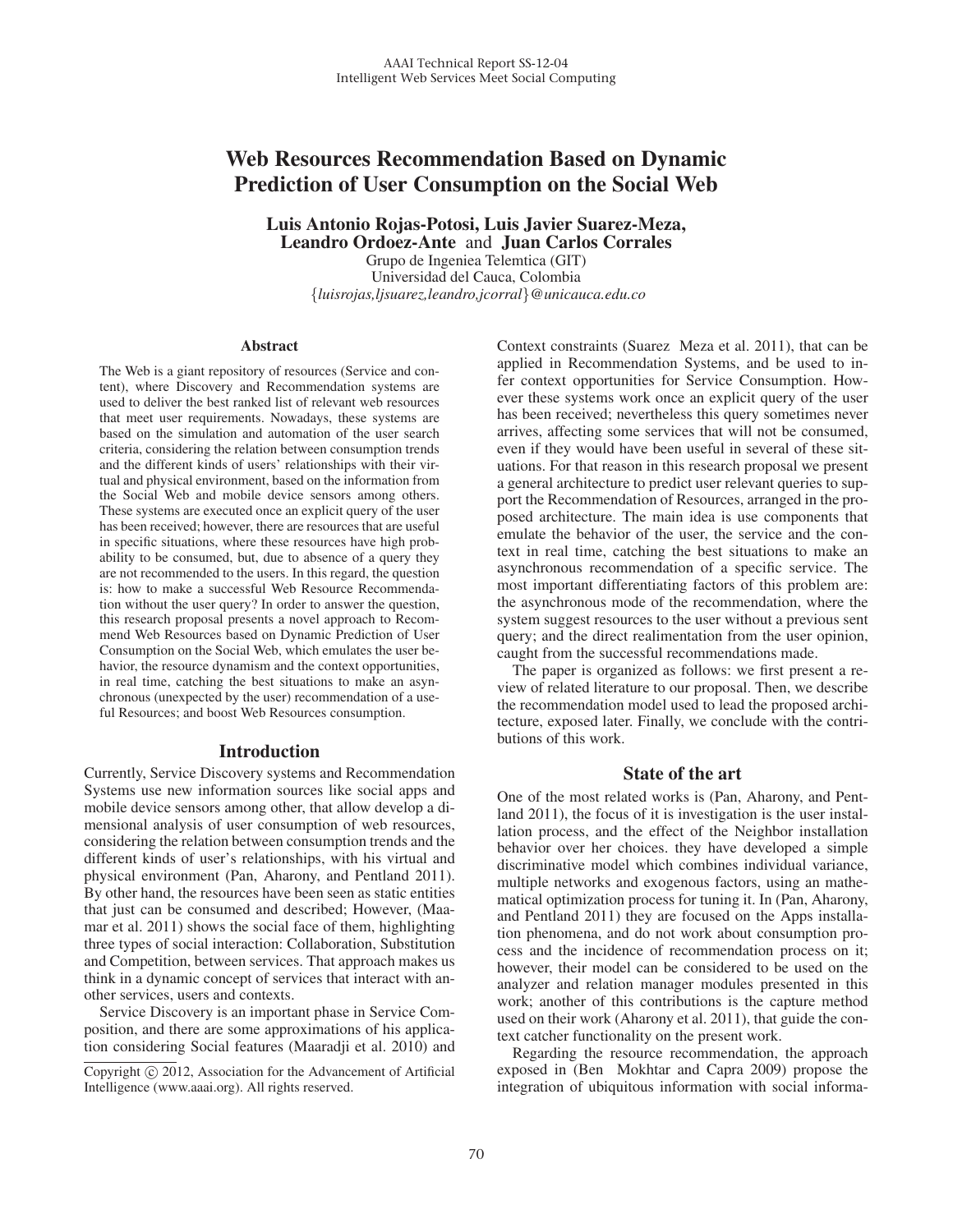tion of the user, using a FOAF based ontology in order to support the semantic specification and reasoning on user social preferences and tasks. On a similar direction, the work presented on (Woerndl and Schulze 2011) was focused on relevant user locations for personal information management and recognizing user activities. The above proposals addresses the resource recommendation based on the user query, however the situation-aware approach contained in them, mixed with the social services relations exposed on (Maamar et al. 2011), inspired: i) the assumption of context consumption and ii) the concept of user discovery, a task that allows to the resources found their potential clients, iii) the approach to a Simulated Environment that emulates the User, Resource and context preferences and trends, to generated unexpected and successful resource recommendations.

# Recommendation Model

In order to organize the different elements that are involved in the recommendation process, this paper proposes a model, which is build from three views: i) The recommendation scenario: this corresponds to a general view of the resources' recommendation problem, who contains the hypotheses that guide the model proposed. ii) The recommendation environment, is necessary to defining the boundaries between the real world and the world simulated by the system. And iii) The Relation's Model, it allows the generalization of explicit information from the real world of the user, enabling its analysis, storage and use to support the successful recommendation to prediction.

## Recommendation scenario

To present the recommendation type addressed in this paper, we will describe the recommendation scenario. The scenario consists of the following elements: i) the resource, defined as that content or service that the user can consume, nowadays, it's possible to find huge amounts of web resources such as raw data, Linked Data, Mashups, Web Services, Widgets, APIs and so on, which have been steadily increasing in recent years as the ProgrammableWeb directory evidences (Sari 2011); ii) the user, which consume the available resources, he/she usually has attached a profile where are related static and dynamic data, related with her/his personal information, situation(Woerndl and Schulze 2011), consumption history among others; iii) the context is the element that represents the state of the user in her/his physical and virtual world.

The elements behavior in the proposed scenario, follows the next assumptions:

• *The user consumes contexts and resources*: by (Dey 2001) "*Context is any information that can be used to characterize the situation of an entity. An entity is a person, place, or object that is considered relevant to the interaction between a user and an application.*" . In this paper, the consumption is the studied interaction between a user and a resource, where the customer is the relevant entity and her/his context represents her/his environment's state any time, especially when a resource is consumed. Thus, a normal user's day can be modeled as a sequence of contexts, analogous to a services sequence, where the context can be seen as service. The above assumption allows apply the theory of Service Discovery and Service Composition of SOA in the problem presented (Suarez Meza et al. 2011). The problem, then, appears as one interesting challenge, due to emergence of an enormous amount of needed contexts to model the daily life of a person.

- *Situation:* situation is the combination of above elements (resource, user and context). There are two types of situation: the Full Situation, which represents the resource's consumption and corresponds to the tuple composed by the consumed resource, its client and its context; and the Partial Situation, which defines the set of the most situations that may occur in the daily life of a person, relating the user with her/his context. In this way, we are looking for detecting potential full situations from the partial ones in order to recommend resources on them and create new full situations
- *Resource Recommendation depends on the Context Opportunity*: the context opportunity represents the favorable combination of circumstances as context transitions (usual or unusual), arrival in contexts with high consumption rates, offer an appropriate resource for a given context, and critical changes of contextual variables, among others. In conclusion, since the type of recommendation used lacks an explicit query from the user, the closest approximation to it corresponds to the Context Opportunity.
- *Resources can look for its clients:* this is a capacity analogous to Service Discovery, but in this case the system infer and simulates the service provider criterion for its automation in the searching for potential clients among all the users.

## Recommendation Environment

Currently, Service Discovery systems and Recommendation Systems use new information sources like social apps and mobile device sensors among other, that allow develop a dimensional analysis of user consumption of web resources, considering the relation between consumption trends and the different kinds of user's relationships, with his virtual and physical environment (Pan, Aharony, and Pentland 2011). The development of this kinds of environments is strongly related with the advances in Virtualization and Ubiquity, respectively, this concepts have been considered opposite, however, despite their differences, they provide useful and complementary information to abstract the Real environment of the recommendation (a combination of physical, virtual and Cognitive worlds) and modeling a Simulated Environment, which allows to emulate the system elements behavior.

Real Environment Corresponds to the sum of the information of the physical, virtual and cognitive worlds.

The information of the physical environment corresponds to that which the user can perceives by her/his senses, what is happening at any given time in physical reality, especially the state of contextual variables such as temperature, time,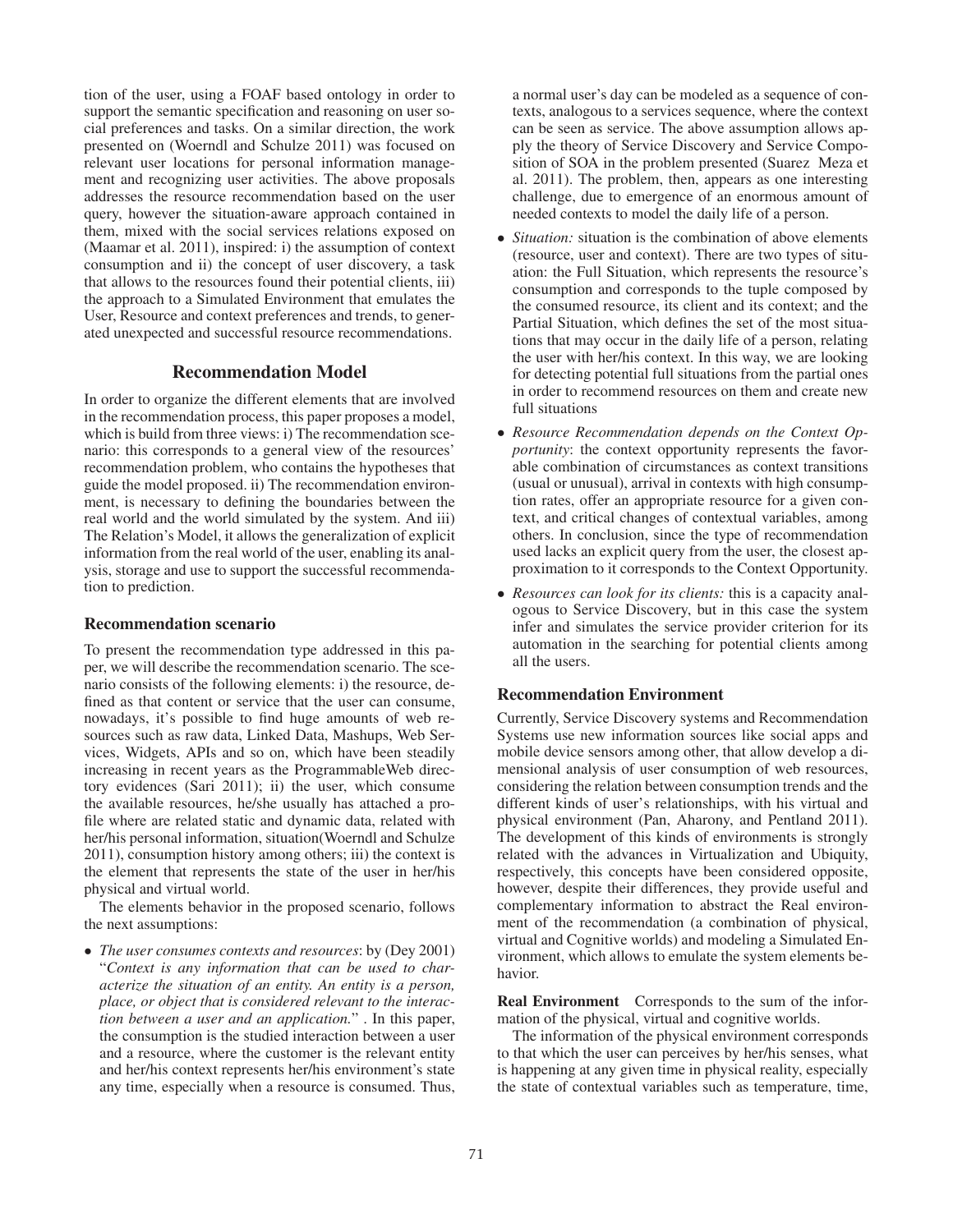geolocation, walking pace, intensity light, sound intensity, orientation, communication and physical closeness with others, which can be perceived by her/his mobile device, i.e. the context variables analyzed on (Woerndl and Schulze 2011) and (Aharony et al. 2011).

Instead the Virtual World Information corresponds to what happens in the user's virtual worlds, and on-line social networks, especially the user's relationship with resources and other users (communication via messages, calls, etc).

The last Real World is the Cognitive World, defined from the Cognitive Context (Jung, Lee, and Choi 2009). Cognitive context includes preferences, mental states, tasks and social affinities of human users. This World can describe inferred states of the user, and depends on the analysis of physic and virtual worlds.

For understanding the history of user behavior in this world, we need a simple model, a tool that this world uses to storage the daily routine of the user. That model could be used for detecting changes in the user activities, or similarity with the activities made by another user.

For this model, we adopt the Finite State Machines mathematical formalism, in order to represent the user behavior. An FSM is a five-tuple (Hopcroft, Motwani, and Ullman 2006)

$$
(Q, \Sigma, \Delta, \sigma, q_o) \tag{1}
$$

Where

Q is a finite non-empty set of states, where each state corresponds to a different context.;

 $\Sigma$ , is a finite non-empty set of input, such inputs are triggered like events during the used time for each task performed.

 $\Delta$ , set of symbols denoting the possible outputs, In this case each state transition can output the value of the recommendation pertinence, or a recommendation as such. there may be a null output. Nonzero outputs in the real world denote the consumption of a resource, in the Simulated Environment the recommendation of a potential resource.

σ, transition function mapping Q × Σ to Q × Δ, this function in the real world defines the sequence of contexts, in the virtual environment, this function is the result of a probabilistic analysis of the possible following context.

 $q_o \in Q$ , initial state, initial context.

The previous model represents the user behavior in a simple manner, capturing the changing consumption of contexts and resources. The interaction between user, contexts and resources is stored using a Relations model, presented below.

Simulated Environment It corresponds to a parallel world in which the three elements of the recommendation scenario: User, Context and Resources, are represented by an avatar, each one, which is fed with real-world information to try to emulate it in a logical level in real time. To build this emulators we can use BDI (Beliefs, Desires and Intentions) Multi-agents, to simulate the elements interaction and create

relations and groups automatically, by associations made by action/reaction interactions.

The two main purpose of the Simulated World are: i) emulating the habitual user behavior in real time to discover anomalies associated with contextual opportunities, even simulate a general anomalous behavior from the analysis of context related users; ii) can emulate a possible reaction to another element action, based on his historical behavior trends and preferences, through this way new relations can be made, and useful resources founded. The last purpose allows simulate a world where the resources can look for their potential costumers, and the users can receive resources recommendations in accordance of a simulation of their reaction, which is predicted by the information from their Real World.from his Real World Information.

To achieves the second purpose the simulated World uses the Action/Reaction model, which allows simulate the interaction between elements. The main concept of this model is the Collision, referred to the exchange of information through requests and responses between two elements or groups of elements in the system, resulting in the establishment of relationships or discard them. The collition is a process where the elements have a negociation of their relationship type and weight. The collision will take place until one of parties stops it, or the negotiation of relationship has ended.

This type of model allows the automatic organization of groups of elements, the users search for services and the relationship between users with similar preferences but no social link, among others.

## Relations Model

The relations model is used to optimize system performance, because it supports the development of indexing techniques used to segment users, resources and contexts, allowing the reduction of search space of queries like: what are the most appropriate services for this situation?, what are the situations suitable for a specific service? and what users are more likely to consumur a service?.

The basic interactions considered in the model are: *i) User-User* (i.e. Call Log, Blue-tooth Proximity, Friendship, Affiliation (Pan, Aharony, and Pentland 2011)), *ii) User-Context* (i.e. Consume and Frequency), *iii)User-Resource* (i.e. Consume, Successfully recommendation, Unsuccessfully recommendation), *iv) Context-Context* (i.e. Similarity, Next), *v) Context-Resource* (i.e. Consume, Successfully recommendation, Unsuccessfully recommendation), *vi) Resource-Resource* (i.e. Collaboration, Substitution, Competition (Maamar et al. 2011)).

The Relations Model is abstracted from the information contained in real and simulated environments. There are two types of relationships: relations of low-level, which are the relationships that exist directly between a pair of atomic elements, and high-level relationships, those relationships in which one of the two elements conforming, is a group of elements, as presented by the Fig 1.

Low level Relations (LLR) They exist between atomic elements of the Recommendation Scenario, from them can be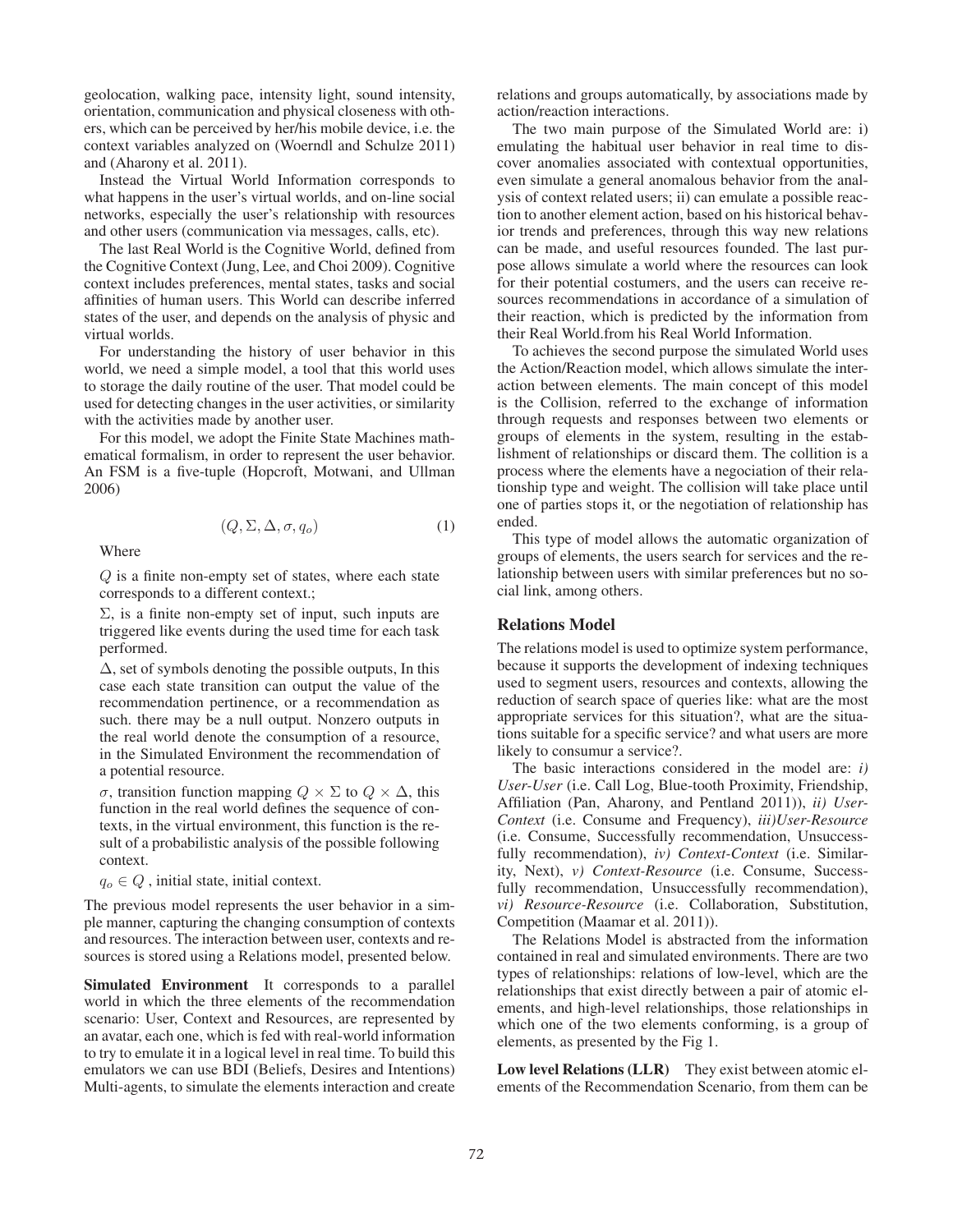

Figure 1: *Relations between elements*

generalized and reach high-level relations. The significance of these types of relationships depends on the type of interaction itself. i.e. for the type User-User may have relationships that represent friendship, or similarity of profiles. Graphs are used for its representation, as in (Pan, Aharony, and Pentland 2011).

High level Relations (HLR) For understanding of this type of relationships, it is necessary to speak about groups of elements resulting from the application of indexing systems that act on the information stored in the model of real and simulated environment. This groups of elements allows characterize similar stereotypes of behavior, goals and needs of the different system elements.

### WoBe: Recommendation Architecture

In this section we present an overview of the proposed architecture for the Web resources recommendation based on dynamic prediction of resources consumption, this architecture is called Wobe (Would Be), is presented in the Figure 2 and has the following components:

Context Catcher: this module makes possible the first step in the recommendation process: to extract context variables that lead to a situational Understanding (Shih, Narayanan, and Kuhn 2011). The pervasiveness of mobile phones has made them ubiquitous social sensors of location, proximity and communications(Aharony et al. 2011); and this module use them to capture contextual variables, that are typically derived from various information sources such as sensors, audio, location, time, application content and userdevice interactions, among others, by using a broad range of Techniques Such as signal processing, machine learning, natural language processing, and so on. Also, on this way this module can modeling the user's current situation.

User Behavior Monitor: it detects the changes of situation of the user, and complete the user behavior model, based on FSM. Moreover, it queries the system to keep updated options to complete partial caught situations. Two of its main tasks are i) the detection of unusual behavior, by matching the User Behavior Emulator state with the current User Sit-

uation; and ii) the evaluation of the pertinence of resource recommendation, to determine its recommendation level and ranking.

Recommender: this module is which delivery the recommended resources to the user, the recommendation delivery involves manage levels of recommendation based on the Cognitive context, and the evaluation of the pertinence of recommendation.

Re-configurator: This is the module responsible of the direct feedback from the user decision criteria (i.e. the acceptance or rejection of a recommendation).

User Behavior Profile: this profile is a generalization of the habitual user behavior represented by FSM.

User Behavior Emulate: this entity emulates the general user behavior stored in the User Behavior Profile, in real time, to enable the unusual user behavior detection, by matching the state of this entity with the current User Situation.

User Behavior Learner: its principal duty is the single user information analysis and generalization. It has as information sources: feedback from the re-configurator module, the user action/reaction emulator and the User Behavior Emulator; and new information from the Context Catcher, this information is stored, consulted, related and indexed using the Relation and Index Manager Modules. After learning from the above sources information it has as outputs: i) the definition of the User Behavior Profile, ii) the definition of the User Action/Reaction profile. The main task on its analysis is find triggering situations for the FSM transition functions characterization, different from that used by default: the time.

User Action/Reaction Profile: it contains the user preferences for the possible requests/responses to an eventual interaction with another elements of the system, like other users, resources and contexts. This profile is inferred from history of situations of the user and his/her recommendation history (a history of the acceptance or rejection of recommendations).

User Action/Reaction Emulator: this entity emulates the Action/Reaction behavior of the user in a collision with another entity, based on the User Action/Reaction Profile.

**Query Manager:** this element has three main goals: i) responding to requests from the User Behavior Monitor and Element Profile Collision emulator with a ranking of elements based on the weighted mix of real and emulated criteria; ii) Storage and analyze the query history, detecting general trends of element segments, in real time, based on the set of current queries, this information is used to the eventual detection of general needs (situations) and the recommendation of its related resources, iii) Query to the user, through this component we can suggest the resources that were recommended by the Simulated Environment criterion, and depending on the response of the user, tuning the simulated environment or modify the resources consumption in the Real Environment. Based on the information analyzed by this module, the system would mix the different responses to the queries and generate new composed resources.

Element Discover: it recovers ordered lists of elements using the information provided by the Relation and Index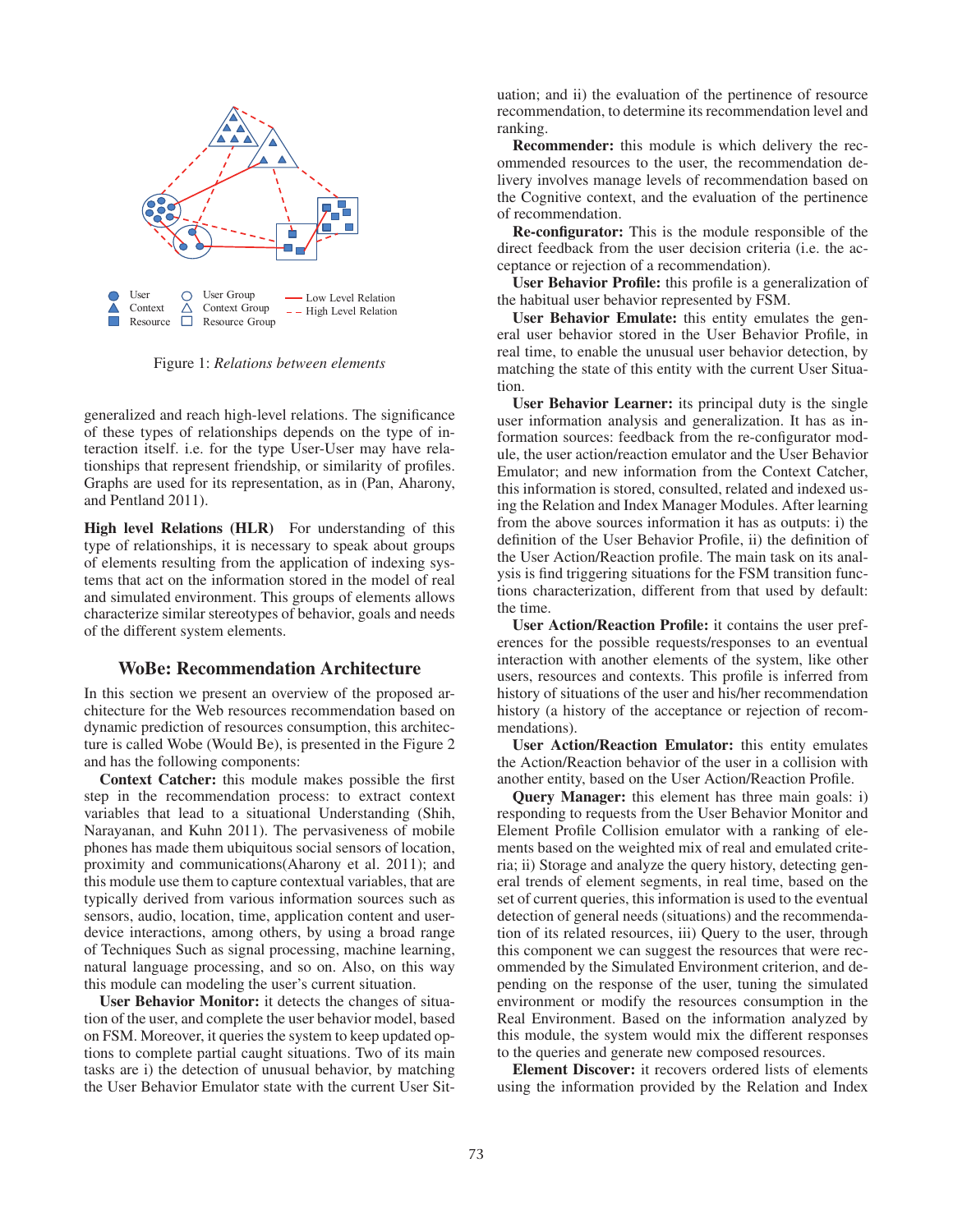Manager modules.

Relationship Manager: in the Recommend Environment Scenario the data enable us to construct multiple network modalities of the community such as the phone communication network, physical face-to-face encounters network, on-line social network, self-reported network, and more(Aharony et al. 2011). Furthermore as most real–world networks are inherently complex dynamical systems, where both attributes of the nodes and topology of the network can change with time(Cho, Steeg, and Galstyan 2011). therefore it is necessary a module dedicated to measure and infer the changes and the influence between elements (Altshuler, Pan, and Pentland 2011); and manage the life cycle of relationships and relationships modalities in the recommendation environment (creation, enrichment and destruction). This module can use ontologies (i.e. FOAF based Ontologies as presented in (Woerndl and Schulze 2011)) to recommend additional items that are not explicitly related to the user. As a result of above functionalities, this module allows consult: specific relationships of high or low level and graphs of relationship networks, considering the influence between elements and the change of their relationships.

Virtual Relation Catcher: is a collector of the Virtual Environment of the user.

Index Manager: A key challenge of data-driven social science is the gathering of high quality multi-dimensional datasets (Aharony et al. 2011), and their organization, because most of the techniques of diffusion optimization, used by modules, like the Relation Manager, are conditioned to the influence space (number of elements of the influence study), therefore this module is an index system aimed to segmenting the elements and optimize the inference space. This component manage the life cycle of the groups of elements and their kinds; the group life cycle is: creation, expansion, contraction, splitting(Baltrunas and Ricci 2009), joining and destruction. The Index Manager provides group information like its members, dimensions, kinds (subsection of a dimension) among other information related with the element's indexing process. The Index Manager is responsible of limit the search space of queries made by the Element Discover and the analysis processes made by the Analyzer.

Analyzer: it is the brain of the Real Environment, its main goal is the constant optimization of the Relation and Index Managers; i. e. in (Pan, Aharony, and Pentland 2011) is described a model to infer an optimal composite network, the network that best describes the App installation, to do this they need to train their system and found optimal values for its parameters, when they reach those values, their model can predict the App Installation. In WoBe the tunning or the model parameters is made by the analyzer, and its application is made by the Relation Manager. This module just consider real and explicit information about the Real World, and its deal is optimizing all the abstraction processes that infer implicit information (relations and groups).

Action/Reaction Profiles: this a common layer for Resources, Contexts, Users groups, Resources Groups, Contexts Groups. This profile contains the elements preferences for the possible requests/responses to an eventual interaction with another elements of the system. In the groups this



Figure 2: *WoBe: General Architecture*

profile contains the general trends of their members. These profiles are inferred from the relations history.

Action/Reaction Learners: its principal duty is the element and elements groups information analysis and generalization, its main information sources are the Action/Reaction Emulators, the Relation and Index Manager Modules; with that information this module generate and tune an Action/Reaction Profile. This module is responsible of writing new Simulated relationships, this relationships can be used by the Collision Emulator.

Action/Reaction Emulators: this entity emulates the Action/Reaction behavior of the elements and elements groups in a collision with another entity, based on their Action/Reaction Profile. The new relationships formed by the collision are sent to the Action/Reaction Learner to be stored.

Element Profile Collision Emulator: nodes tend to interact with similar nodes, whereas the latter asserts that the evolution of a node's attributes are affected by its neighbors(Cho, Steeg, and Galstyan 2011), this process can be analyzed by a probabilistic way (i.e. The relation Manager), but that way could be slow to adapt new elements, like new contexts, users and resources, because the evolution on the relation model and groups depends on their real interaction with another elements. Therefore, in this paper we propose a Simulated Environment, in which those interactions are simulated by a Action/Reaction model. The formed simulated relationships affect the ranking of recommended elements, delivered by the Query Manager, which include a kind of noise to the recommendation, by the delivery of resources related by simulation. The Simulated Environment can influence the Real Environment just when the user consumes a recommended resource by simulation, information used for tunning the Collision Emulator. The collision emulator is referee that manage the collision spread between elements emulators, to do so, it uses the information of real explicit, real implicit and and simulated Relations, and the groups information, that information is provided by the Index and Relation Manager Modules. This module allows the automatic indexation of elements, by the simulation of a members discovery process, using a hierarchical search of elements

#### Conclusion and Open Issues

In this paper, we have proposed a new approach to overcome the problem of the resource recommendation without an explicit query from the user. To do so we propose a Real Envi